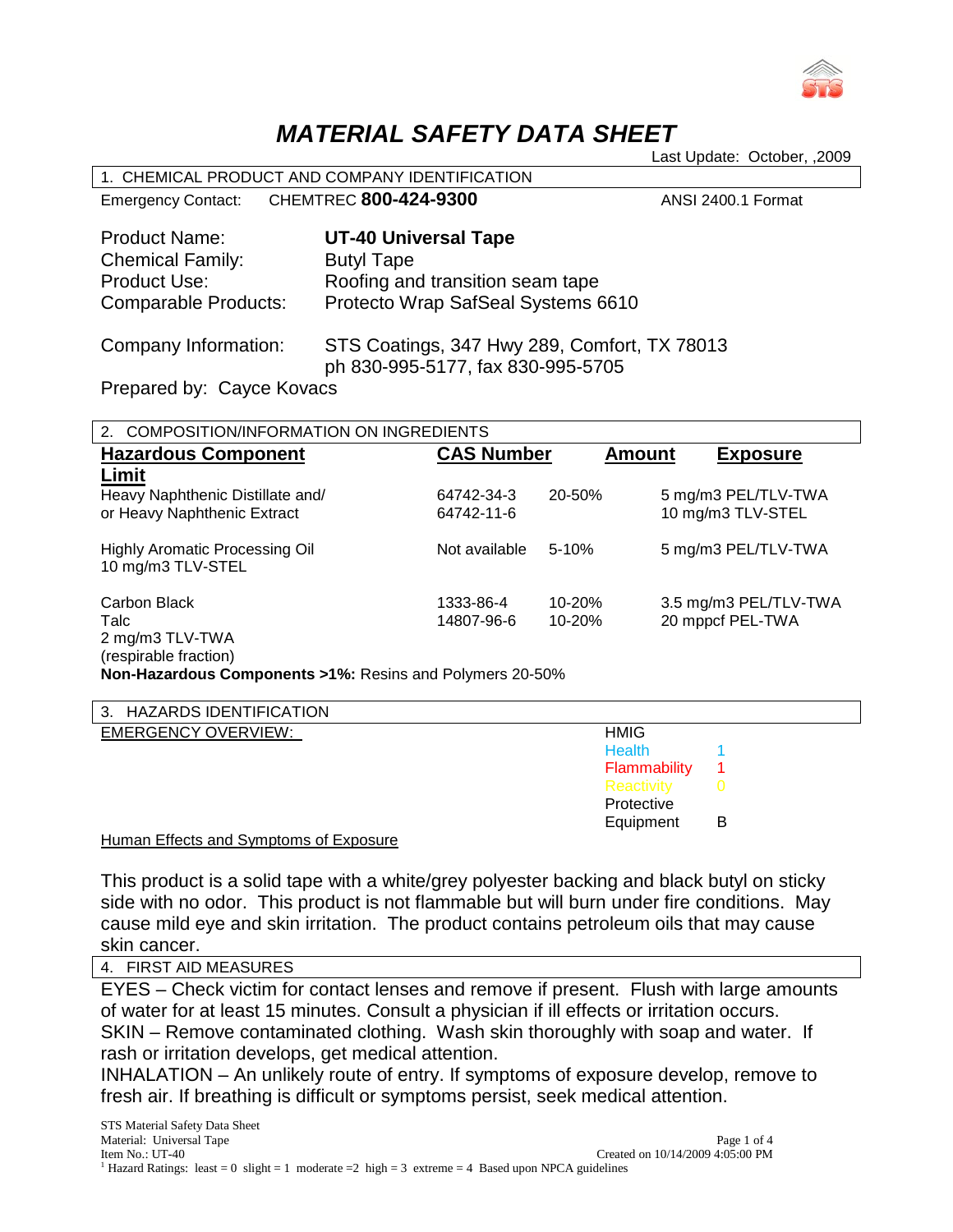

INGESTION – An unlikely route of entry. If conscious, rinse mouth with water. Never give anything by mouth to an unconscious or convulsing person. Consult a physician.

# 5. FIRE FIGHTING MEASURES

FLASH POINT: >300°F

FLAMMABLE LIMITS IN AIR BY VOLUME – LOWER: not applicable UPPER: not applicable

EXTINGUISHING MEDIA: Use Foam or Dry Chemical to extinguish fire. Use fog nozzles if water is used. Use water to cool fire exposed containers and structures.

SPECIAL FIREFIGHTING PROCEDURES: As in any fire, wear self-contained breathing apparatus pressure-demand (MSHA/NIOSH approved or equivalent) and full protective gear.

UNUSUAL FIRE AND EXPLOSION HAZARDS: Product will burn if exposed to elevated temperatures or fire. Toxic vapors and gases may be released upon combustion.

HAZARDOUS COMBUSTION PRODUCTS – Upon combustion, product may produce toxic fumes of carbon monoxide, carbon dioxide, sulfur oxides, nitrogen oxides, and unidentified organic compounds.

#### 6. ACCIDENTAL RELEASE MEASURES

Pick up and place into an appropriate containers for disposal according to state, local or federal regulations. If product becomes molten, allow product to cool before picking up or scraping up.

### 7. HANDLING AND STORAGE

HANDLING: Avoid contact with eyes and skin. This product is not intended to be heated but if product is heated, provide adequate ventilation and avoid breathing vapors and mists. Wash with soap and water after use.

STORAGE: Store in a dry, cool and well-ventilated place away from excessive heat and sources of ignition.

8. EXPOSURE CONTROLS/PERSONAL PROTECTION

EXPOSURE GUIDELINES: Refer to section 2.

EYE PROTECTION: Use safety glasses or goggles where contact is possible.

SKIN PROTECTION: Wear protective gloves to prevent prolonged contact with skin. Wear long-sleeved shirt and long pants to avoid skin contact. Thoroughly wash after handling.

RESPIRATORY PROTECTION: Respiratory protection is not generally required for this product when ventilation is adequate. For firefighting, use self-contained breathing apparatus.

ENGINEERING CONTROLS: General ventilation should be adequate for normal use. For operations where the TLV may be exceeded, mechanical ventilation such as local exhaust may be needed to maintain exposure levels below applicable limits.

#### 9. PHYSICAL AND CHEMICAL PROPERTIES

APPEARANCE AND ODOR: Solid tape with a white/grey polyester backing and black butyl on sticky side<br>PHYSICAL STATE: Solid PHYSICAL STATE:

| . <del>.</del> .            | ◡◡╷╷◡             |
|-----------------------------|-------------------|
| SPECIFIC GRAVITY (H2O = 1): | 1.1               |
| <b>EVAPORATION RATE:</b>    | not applicable    |
| <b>VOC CONTENT:</b>         | $0\%$             |
| <b>BOILING RANGE (F):</b>   | not applicable    |
| <b>MELTING POINT:</b>       | not determined    |
| <b>VAPOR DENSITY:</b>       | not applicable    |
| <b>VAPOR PRESSURE:</b>      | not applicable    |
| <b>BULK DENSITY:</b>        | 9.54 lbs/gallon   |
| pH:                         | not applicable    |
| OCTANOL/WATER COEFFICIENT:  | no data available |
| SOLUBILITY IN WATER:        | insoluble         |
|                             |                   |

*NOTE: These physical data are typical values based on material testing, but may vary from sample to sample. Typical values should not be construed as a guaranteed analysis of any specific lot or as specifications for the product.*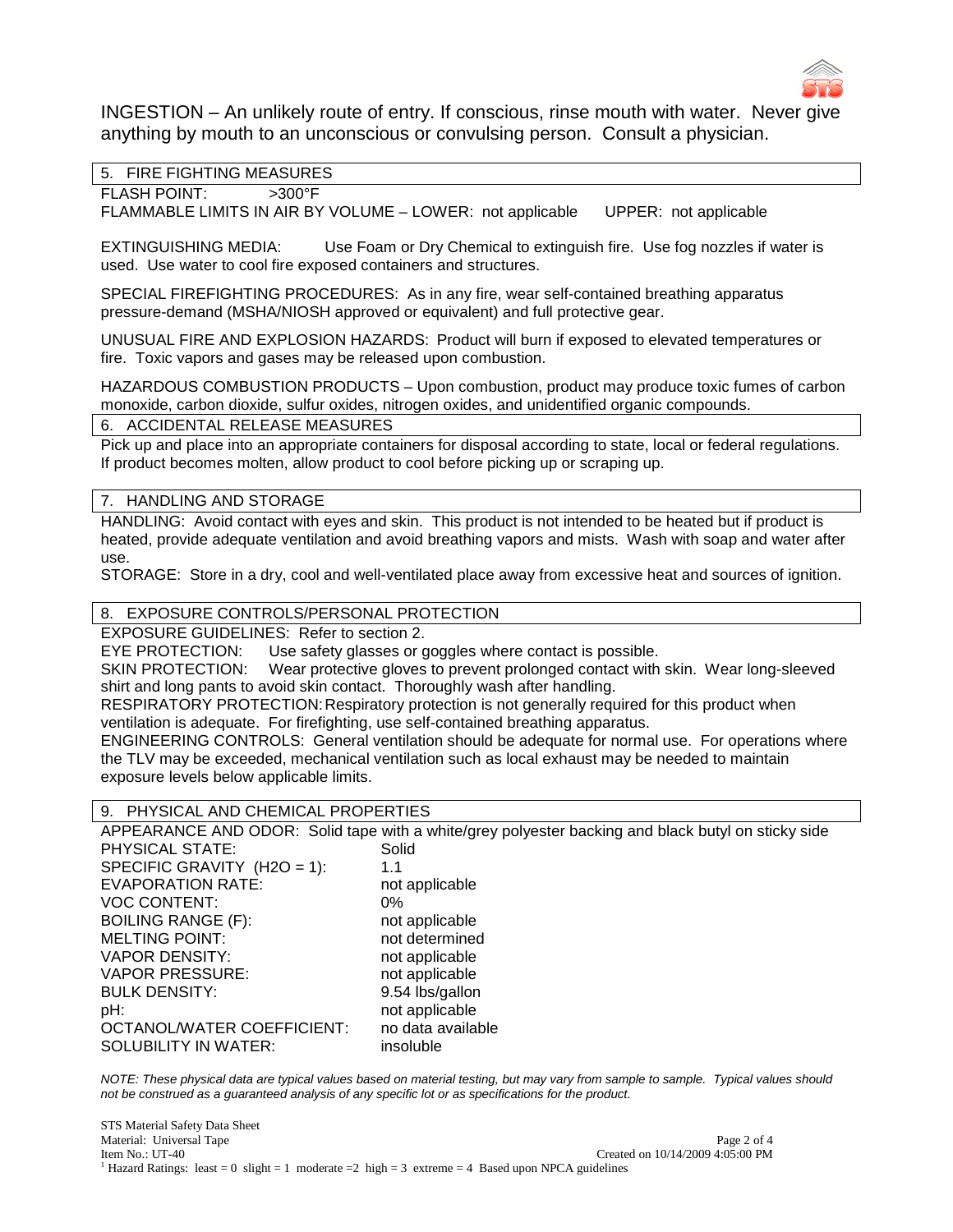

 $\overline{a}$ 

# 10. STABILITY AND REACTIVITY

STABILITY: Stable under normal storage and handling conditions.

CONDITIONS TO AVOID: Keep containers tightly closed. Avoid extreme heat.

INCOMPATIBILITY: Strong oxidizers. Avoid water if product is molten.

HAZARDOUS DECOMPOSITION PRODUCTS: Combustion or heating to decomposition will produce carbon dioxide, carbon monoxide, nitrogen oxides, aldehydes, ketones and unidentified organic compounds.<br>HAZARDOUS POLYMERIZATION: Will not occur. HAZARDOUS POLYMERIZATION:

# 11. TOXICOLOGICAL INFORMATION

HEALTH HAZARDS:

INGESTION: No adverse effects are expected from normal use. Swallowing may cause gastrointestinal irritation, nausea, vomiting and diarrhea.

EYE: May cause irritation with redness, tearing and blurred vision. Contact with product at elevated temperatures may cause thermal burns.

SKIN: May cause irritation, defatting of the skin and dermatitis. Contact with product at elevated temperatures may cause thermal burns.

SENSITIZATION: This product is not expected to cause sensitization.

INHALATION: No adverse effects expected at ambient temperatures. This product is not intended to be heated but if it is, vapors released may cause respiratory irritation.

CHRONIC/CARCINOGENICITY: No adverse chronic effects expected at ambient temperatures when the product is used as intended. Prolonged skin contact with oils of the type contained in this product has been found to cause skin cancer in mice. Prolonged inhalation overexposure to talc may result in lung damage, pulmonary fibrosis, however, the talc in this product is bound in the polymer matrix and no exposure occurs during normal use. Mineral oils, untreated and mildly treated are listed by IARC as "Carcinogenic to Humans", Group 1. Carbon black is listed by IARC as "Possibly Carcinogenic to Humans", Group 2B. MUTAGENICITY: No adverse effects from available data.

SYNERGISTIC PRODUCTS: None specifically known.

MEDICAL CONDITIONS AGGRAVATED BY EXPOSURE: Employees with preexisting skin and respiratory disorders may be at increased risk from exposure.

ACUTE TOXICITY VALUES: No acute toxicity data available for components.

# 12. ECOTOXICOLOGICAL INFORMATION

No data available.

# 13. DISPOSAL CONSIDERATIONS

Dispose of in accordance with all applicable federal, state and local regulations.

# 14. TRANSPORT INFORMATION

DOT HAZARDOUS MATERIALS DESCRIPTION: Proper Shipping Name: Not Regulated UN Number: None Hazard Class/Packing Group: None Labels Required: None

# 15. REGULATORY INFORMATION

No ingredients in this product are subject to SARA 313 (40 CFR 372.65C) Supplier Notification. SARA HAZARD CATEGORY (311/312): Acute Health, Chronic Health

EPA TSCA INVENTORY – All chemicals in this product are listed on the TSCA Inventory.

CERCLA/SUPERFUND: This product is not subject to CERCLA reporting requirements.

CA Proposition 65 Warning: This product contains the following chemicals known to the State of California to cause cancer:

Untreated and Mildly Treated Mineral Oils

CANADA:

This product has been classified under the CPR and this MSDS discloses information elements required by the CPR.